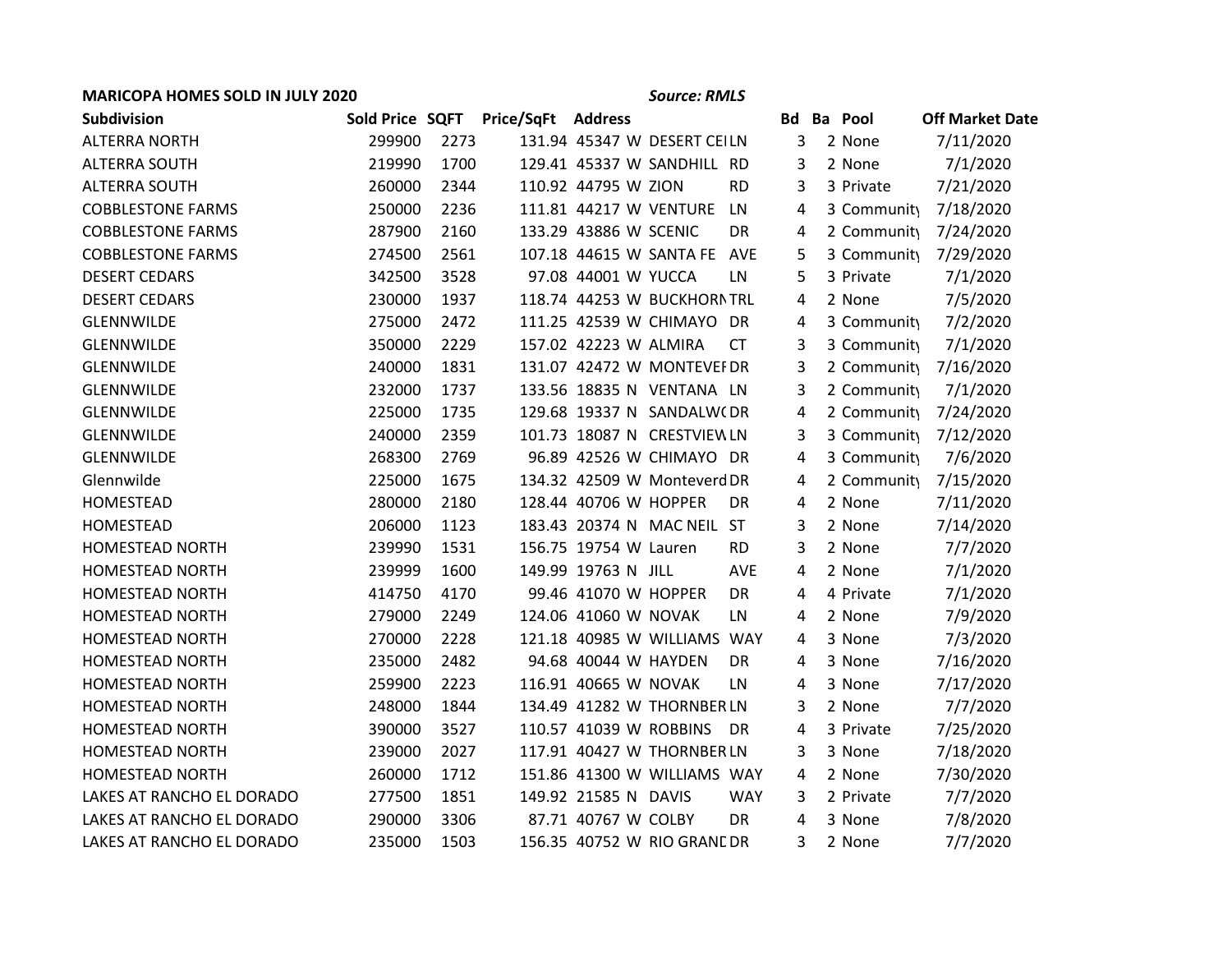| LAKES AT RANCHO EL DORADO | 213400 | 1321 | 161.54 41380 W LITTLE |                             | DR         | 3 | 2 None      | 7/14/2020 |
|---------------------------|--------|------|-----------------------|-----------------------------|------------|---|-------------|-----------|
| LAKES AT RANCHO EL DORADO | 360000 | 2486 |                       | 144.81 40717 W CHAMBERS DR  |            | 4 | 3 Private   | 7/24/2020 |
| <b>MARICOPA MEADOWS</b>   | 240000 | 2500 | 96 45793 W TUCKER     |                             | <b>RD</b>  | 3 | 3 None      | 7/11/2020 |
| <b>MARICOPA MEADOWS</b>   | 245000 | 1674 |                       | 146.35 46187 W KRISTINA     | <b>WAY</b> | 3 | 2 None      | 7/15/2020 |
| <b>MARICOPA MEADOWS</b>   | 190000 | 1220 | 155.73 46122 W LONG   |                             | <b>WAY</b> | 3 | 2 None      | 7/6/2020  |
| MARICOPA MEADOWS          | 285000 | 3166 | 90.02 46100 W DIRK    |                             | <b>ST</b>  | 4 | 3 None      | 7/31/2020 |
| <b>MARICOPA MEADOWS</b>   | 259900 | 3273 |                       | 79.41 18475 N MADISON RD    |            | 5 | 3 None      | 7/2/2020  |
| PALO BREA                 | 310000 | 1860 |                       | 166.66 44248 W PALO OLM RD  |            | 3 | 2 None      | 7/30/2020 |
| PALO BREA                 | 210000 | 1416 |                       | 148.3 44027 W PALO CEDRRD   |            | 3 | 2 None      | 7/5/2020  |
| <b>PROVINCE</b>           | 380000 | 2313 |                       | 164.28 42400 W BLUE SUED LN |            | 2 | 3 Community | 7/21/2020 |
| <b>PROVINCE</b>           | 296400 | 1583 | 187.23 20133 N LAGUNA |                             | WAY        | 2 | 2 Community | 7/11/2020 |
| <b>PROVINCE</b>           | 444000 | 2296 |                       | 193.37 42533 W SANDPIPER DR |            | 2 | 3 Community | 7/14/2020 |
| <b>PROVINCE</b>           | 259900 | 2331 |                       | 111.49 42939 W MORNING LN   |            | 3 | 2 Community | 7/7/2020  |
| <b>PROVINCE</b>           | 225000 | 1583 | 142.13 20104 N GEYSER |                             | DR         | 2 | 2 Community | 7/9/2020  |
| <b>PROVINCE</b>           | 392000 | 2606 |                       | 150.42 41725 W SPRINGTIM RD |            | 3 | 3 Community | 7/31/2020 |
| RANCHO EL DORADO          | 314900 | 2151 |                       | 146.39 22552 N VANDERVE WAY |            | 3 | 2 Private   | 7/1/2020  |
| RANCHO EL DORADO          | 215000 | 1986 | 108.25 43857 W COLBY  |                             | <b>DR</b>  | 3 | 3 None      | 7/1/2020  |
| RANCHO EL DORADO          | 230000 | 1913 | 120.23 22399 N BISHOP |                             | DR         | 4 | 3 None      | 7/9/2020  |
| RANCHO EL DORADO          | 345000 | 2260 | 152.65 22299 N REIS   |                             | <b>DR</b>  | 3 | 2 Private   | 7/16/2020 |
| RANCHO EL DORADO          | 328000 | 3102 | 105.73 43819 W WOLF   |                             | DR         | 5 | 3 Private   | 7/3/2020  |
| RANCHO EL DORADO          | 210000 | 1436 |                       | 146.23 42647 W SUNLAND      | <b>DR</b>  | 4 | 2 None      | 7/25/2020 |
| RANCHO EL DORADO          | 232000 | 2156 |                       | 107.6 41991 W MICHAELS DR   |            | 4 | 3 None      | 7/23/2020 |
| RANCHO EL DORADO          | 260000 | 2225 |                       | 116.85 42430 W HILLMAN      | DR         | 4 | 3 None      | 7/17/2020 |
| RANCHO EL DORADO          | 255000 | 2855 | 89.31 21845 N DIETZ   |                             | DR         | 4 | 3 None      | 7/28/2020 |
| RANCHO EL DORADO          | 340000 | 2886 | 117.81 42350 W BRAVO  |                             | DR         | 4 | 3 None      | 7/16/2020 |
| RANCHO EL DORADO          | 242000 | 1774 | 136.41 41601 W ELM    |                             | DR         | 3 | 2 None      | 7/31/2020 |
| RANCHO MIRAGE ESTATES     | 279000 | 2233 |                       | 124.94 37335 W VERA CRUZ DR |            | 3 | 3 None      | 7/16/2020 |
| SANTA ROSA SPRINGS        | 225000 | 1681 | 133.85 16923 N QUINTO |                             | DR         | 3 | 2 None      | 7/10/2020 |
| <b>SANTA ROSA SPRINGS</b> | 230092 | 1585 |                       | 145.17 42483 W RAMIREZ      | <b>DR</b>  | 3 | 2 None      | 7/22/2020 |
| SANTA ROSA SPRINGS        | 215000 | 1725 | 124.64 17278 N ROSA   |                             | DR         | 3 | 2 None      | 7/3/2020  |
| <b>SENITA</b>             | 235000 | 2291 |                       | 102.57 43959 W COWPATH RD   |            | 4 | 3 Private   | 7/2/2020  |
| <b>SENITA</b>             | 240000 | 2222 | 108.01 19031 N TOYA   |                             | <b>ST</b>  | 4 | 3 None      | 7/17/2020 |
| <b>SENITA</b>             | 299000 | 3736 |                       | 80.03 42794 W ARIZONA       | <b>AVE</b> | 5 | 3 None      | 7/16/2020 |
| <b>SENITA</b>             | 290000 | 3240 |                       | 89.5 42993 W ARIZONA        | <b>CT</b>  | 5 | 3 None      | 7/25/2020 |